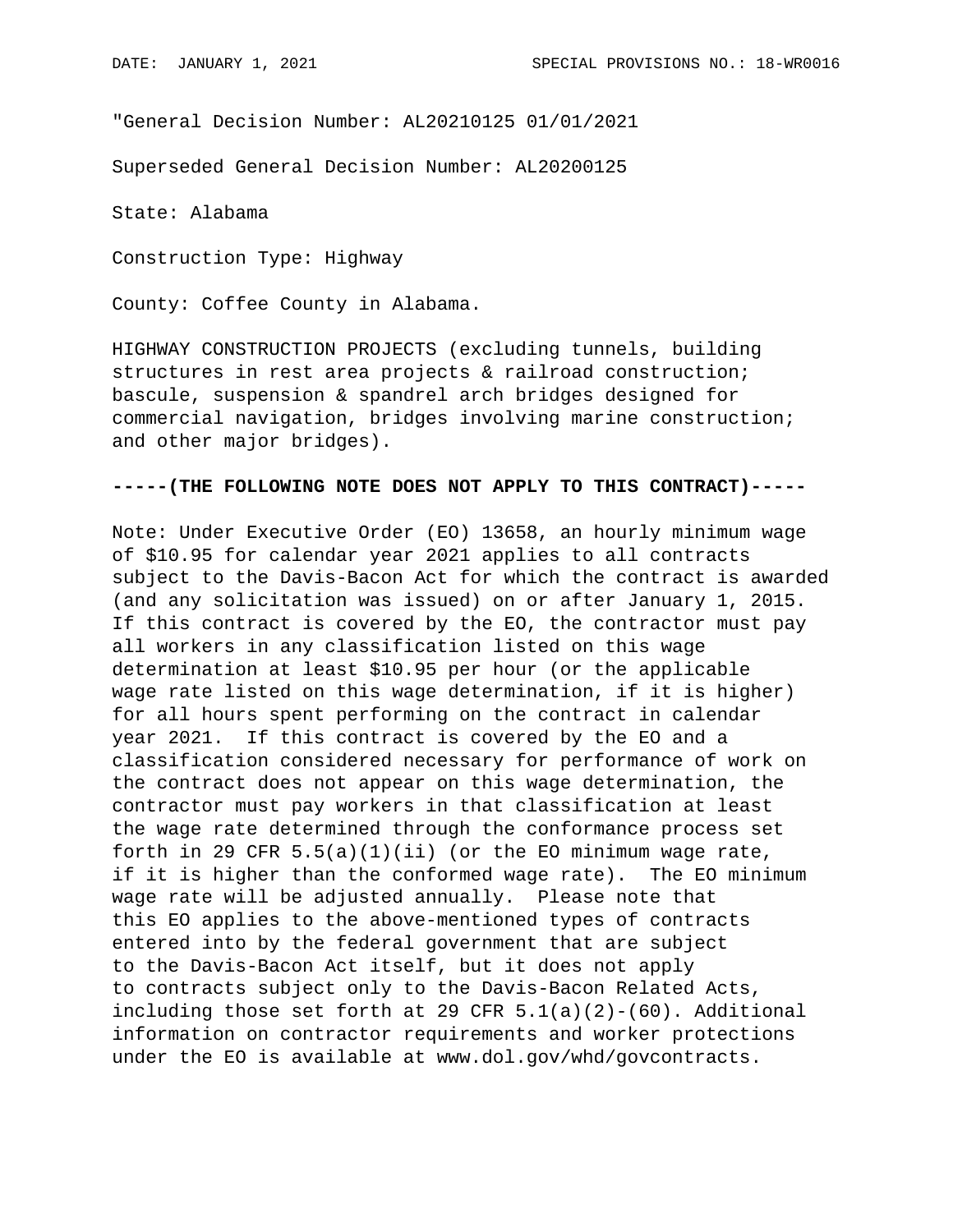Modification Number Publication Date<br>0 01/01/2021 0 01/01/2021

SUAL2019-004 11/13/2019

|                                                                      | Rates | Fringes |
|----------------------------------------------------------------------|-------|---------|
| CARPENTER (Form Work Only)\$ 15.34                                   |       | 0.00    |
| CEMENT MASON/CONCRETE FINISHER\$ 13.71                               |       | 0.00    |
| ELECTRICIAN\$ 20.41                                                  |       | 7.49    |
| HIGHWAY/PARKING LOT STRIPING:<br>Operator (Striping Machine)\$ 19.48 |       | 0.00    |
| IRONWORKER, REINFORCING\$ 16.28                                      |       | 0.00    |
| LABORER GRADE CHECKER\$ 15.89                                        |       | 0.00    |
| LABORER: Asphalt, Includes<br>Raker, Shoveler, Spreader and          |       |         |
| Distributor\$ 14.11                                                  |       | 0.00    |
| LABORER: Common or General\$ 10.90                                   |       | 0.00    |
| LABORER: Mason Tender -<br>Cement/Concrete\$ 15.44                   |       | 0.00    |
| OPERATOR: Asphalt Spreader\$ 15.65                                   |       | 0.00    |
| OPERATOR:<br>Backhoe/Excavator/Trackhoe\$ 15.64                      |       | 0.00    |
| Broom/Sweeper\$ 11.37<br>OPERATOR:                                   |       | 0.00    |
| Bulldozer\$ 16.59<br>OPERATOR:                                       |       | 0.00    |
| Crane\$ 22.37<br>OPERATOR:                                           |       | 0.00    |
| Distributor\$ 15.10<br>OPERATOR:                                     |       | 0.00    |
| $Grader/Blade \ldots$ . \$ 17.22<br>OPERATOR:                        |       | 0.00    |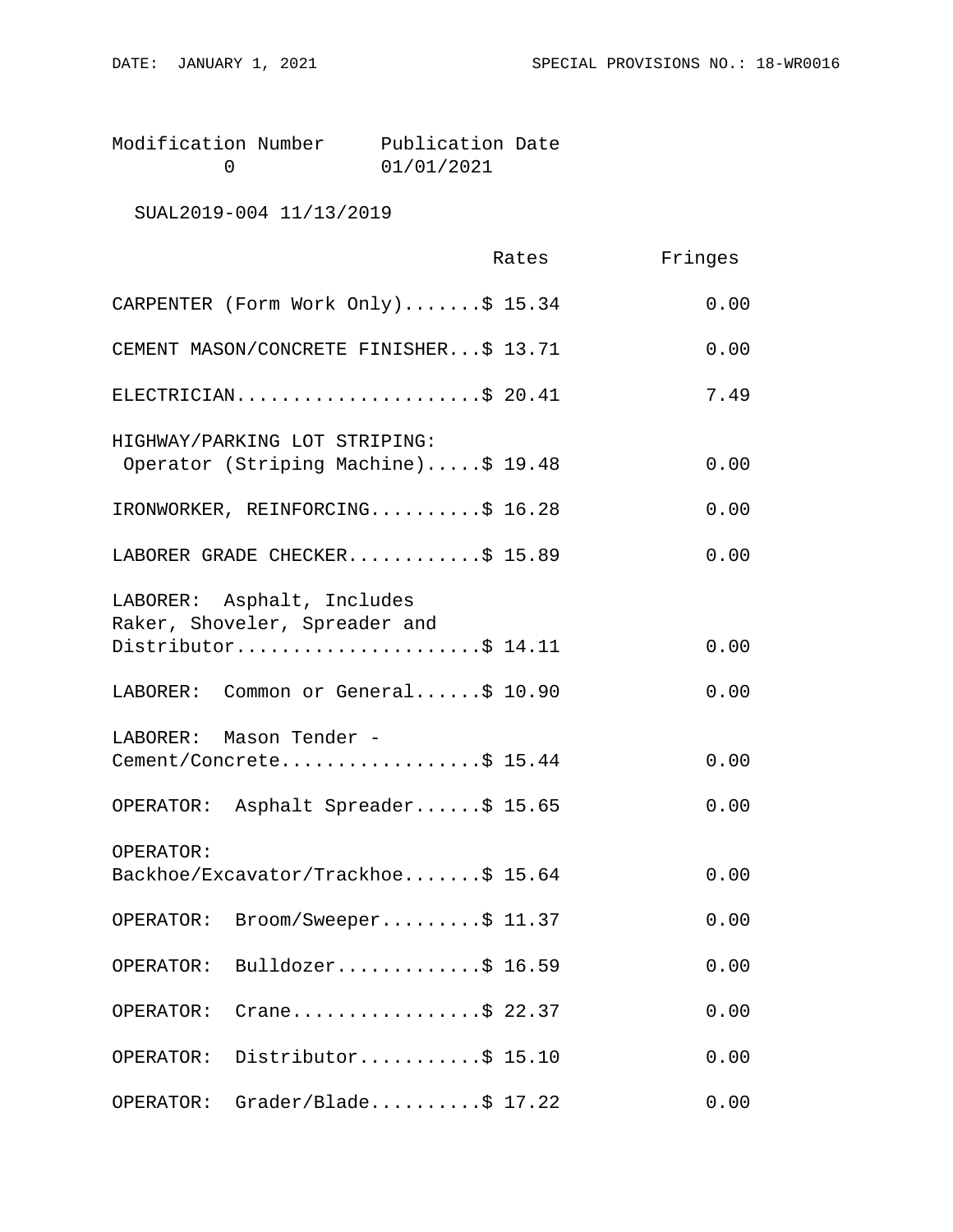|                                                            | $OPERATOR: Loader.$ 5 14.12                                   |                 | 0.00 |  |
|------------------------------------------------------------|---------------------------------------------------------------|-----------------|------|--|
|                                                            | OPERATOR: Mechanic\$ 17.97                                    |                 | 0.00 |  |
|                                                            | OPERATOR: Milling Machine\$ 15.54                             |                 | 0.00 |  |
|                                                            | OPERATOR: Paver (Asphalt,<br>Aggregate, and Concrete)\$ 17.01 |                 | 0.00 |  |
|                                                            | OPERATOR: Roller\$ 13.66                                      |                 | 0.00 |  |
|                                                            | TRAFFIC CONTROL: Flagger\$ 14.35                              |                 | 0.00 |  |
| TRAFFIC CONTROL:<br>Laborer-Cones/<br>Barricades/Barrels - |                                                               |                 |      |  |
|                                                            | Setter/Mover/Sweeper\$ 13.14                                  |                 | 0.00 |  |
|                                                            | TRUCK DRIVER: Dump Truck\$ 14.21                              |                 | 0.00 |  |
|                                                            | TRUCK DRIVER: Flatbed Truck\$ 15.72                           |                 | 0.00 |  |
|                                                            | TRUCK DRIVER: Lowboy Truck\$ 15.88                            |                 | 0.00 |  |
|                                                            | TRUCK DRIVER: Water Truck\$ 12.95<br>----------------         | --------------- | 0.00 |  |
|                                                            |                                                               |                 |      |  |

WELDERS - Receive rate prescribed for craft performing operation to which welding is incidental.

================================================================

Note: Executive Order (EO) 13706, Establishing Paid Sick Leave for Federal Contractors applies to all contracts subject to the Davis-Bacon Act for which the contract is awarded (and any solicitation was issued) on or after January 1, 2017. If this contract is covered by the EO, the contractor must provide employees with 1 hour of paid sick leave for every 30 hours they work, up to 56 hours of paid sick leave each year. Employees must be permitted to use paid sick leave for their own illness, injury or other health-related needs, including preventive care; to assist a family member (or person who is like family to the employee) who is ill, injured, or has other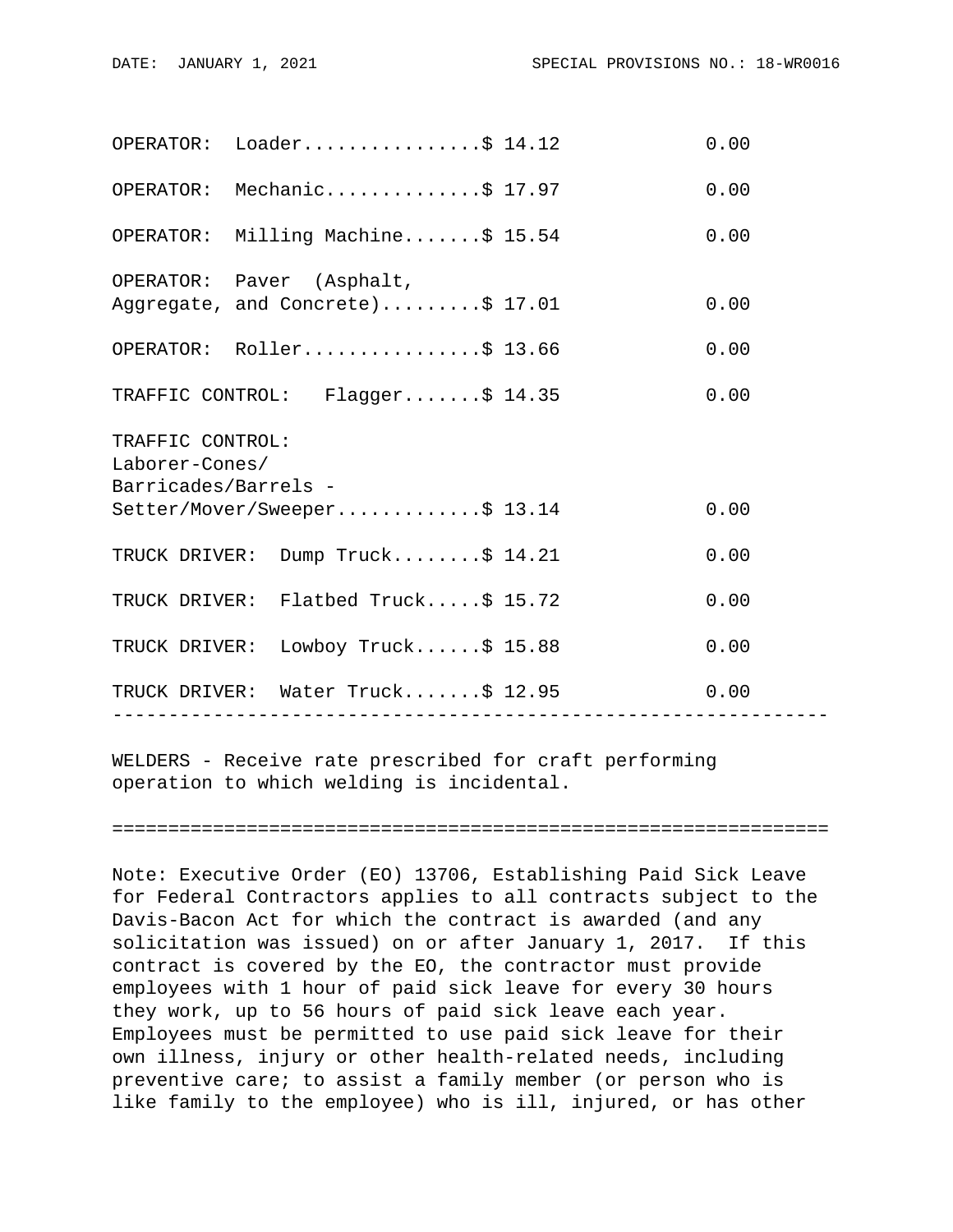health-related needs, including preventive care; or for reasons resulting from, or to assist a family member (or person who is like family to the employee) who is a victim of, domestic violence, sexual assault, or stalking. Additional information on contractor requirements and worker protections under the EO is available at www.dol.gov/whd/govcontracts.

Unlisted classifications needed for work not included within the scope of the classifications listed may be added after award only as provided in the labor standards contract clauses (29CFR 5.5 (a) (1) (ii)).

----------------------------------------------------------------

The body of each wage determination lists the classification and wage rates that have been found to be prevailing for the cited type(s) of construction in the area covered by the wage determination. The classifications are listed in alphabetical order of ""identifiers"" that indicate whether the particular rate is a union rate (current union negotiated rate for local), a survey rate (weighted average rate) or a union average rate (weighted union average rate).

Union Rate Identifiers

A four-letter classification abbreviation identifier enclosed in dotted lines beginning with characters other than ""SU"" or ""UAVG"" denotes that the union classification and rate were prevailing for that classification in the survey. Example: PLUM0198-005 07/01/2014. PLUM is an abbreviation identifier of the union which prevailed in the survey for this classification, which in this example would be Plumbers. 0198 indicates the local union number or district council number where applicable, i.e., Plumbers Local 0198. The next number, 005 in the example, is an internal number used in processing the wage determination. 07/01/2014 is the effective date of the most current negotiated rate, which in this example is July 1, 2014.

Union prevailing wage rates are updated to reflect all rate changes in the collective bargaining agreement (CBA) governing this classification and rate.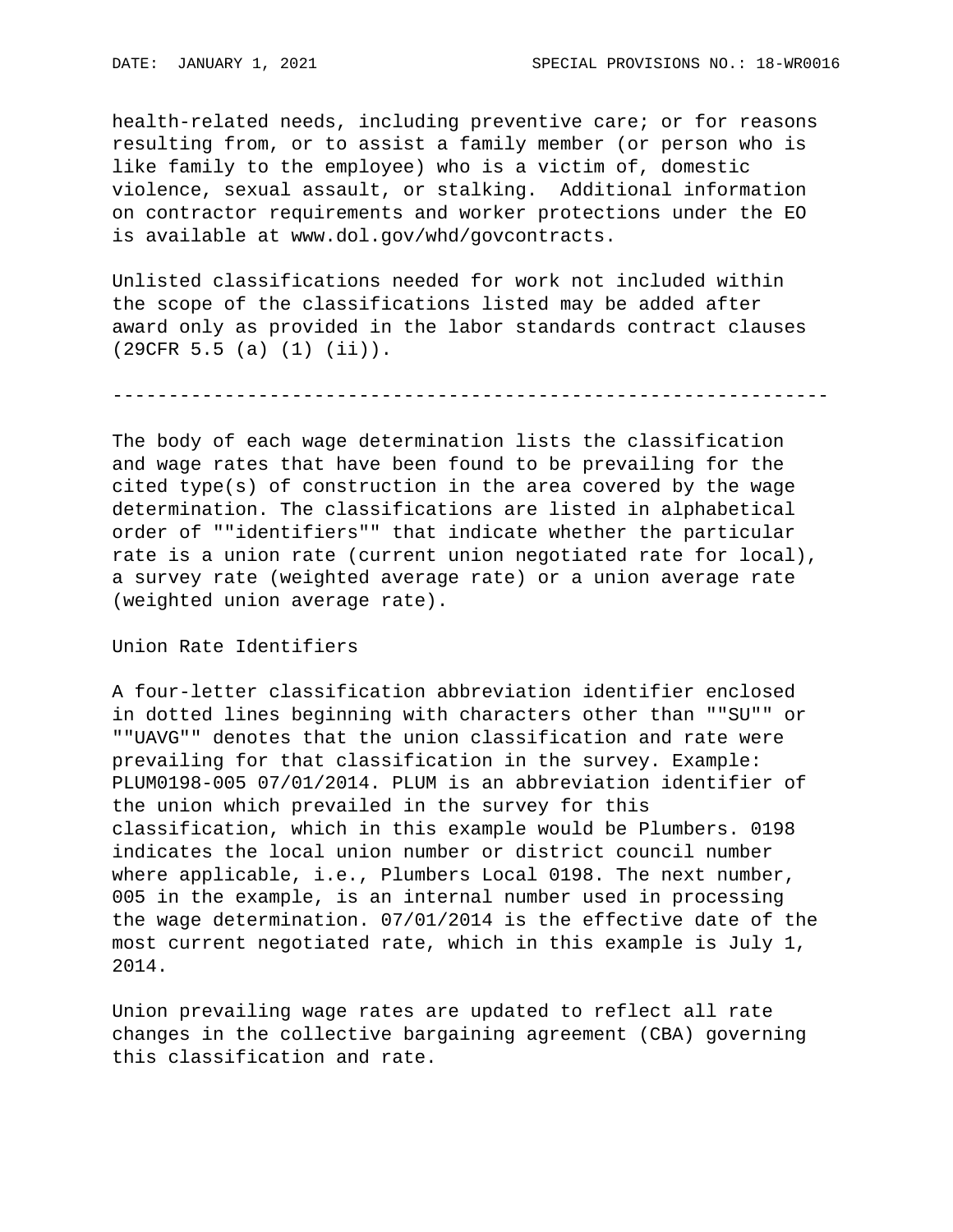Survey Rate Identifiers

Classifications listed under the ""SU"" identifier indicate that no one rate prevailed for this classification in the survey and the published rate is derived by computing a weighted average rate based on all the rates reported in the survey for that classification. As this weighted average rate includes all rates reported in the survey, it may include both union and non-union rates. Example: SULA2012-007 5/13/2014. SU indicates the rates are survey rates based on a weighted average calculation of rates and are not majority rates. LA indicates the State of Louisiana. 2012 is the year of survey on which these classifications and rates are based. The next number, 007 in the example, is an internal number used in producing the wage determination. 5/13/2014 indicates the survey completion date for the classifications and rates under that identifier.

Survey wage rates are not updated and remain in effect until a new survey is conducted.

Union Average Rate Identifiers

Classification(s) listed under the UAVG identifier indicate that no single majority rate prevailed for those classifications; however, 100% of the data reported for the classifications was union data. EXAMPLE: UAVG-OH-0010 08/29/2014. UAVG indicates that the rate is a weighted union average rate. OH indicates the state. The next number, 0010 in the example, is an internal number used in producing the wage determination. 08/29/2014 indicates the survey completion date for the classifications and rates under that identifier.

A UAVG rate will be updated once a year, usually in January of each year, to reflect a weighted average of the current negotiated/CBA rate of the union locals from which the rate is based.

----------------------------------------------------------------

WAGE DETERMINATION APPEALS PROCESS

1.) Has there been an initial decision in the matter? This can be: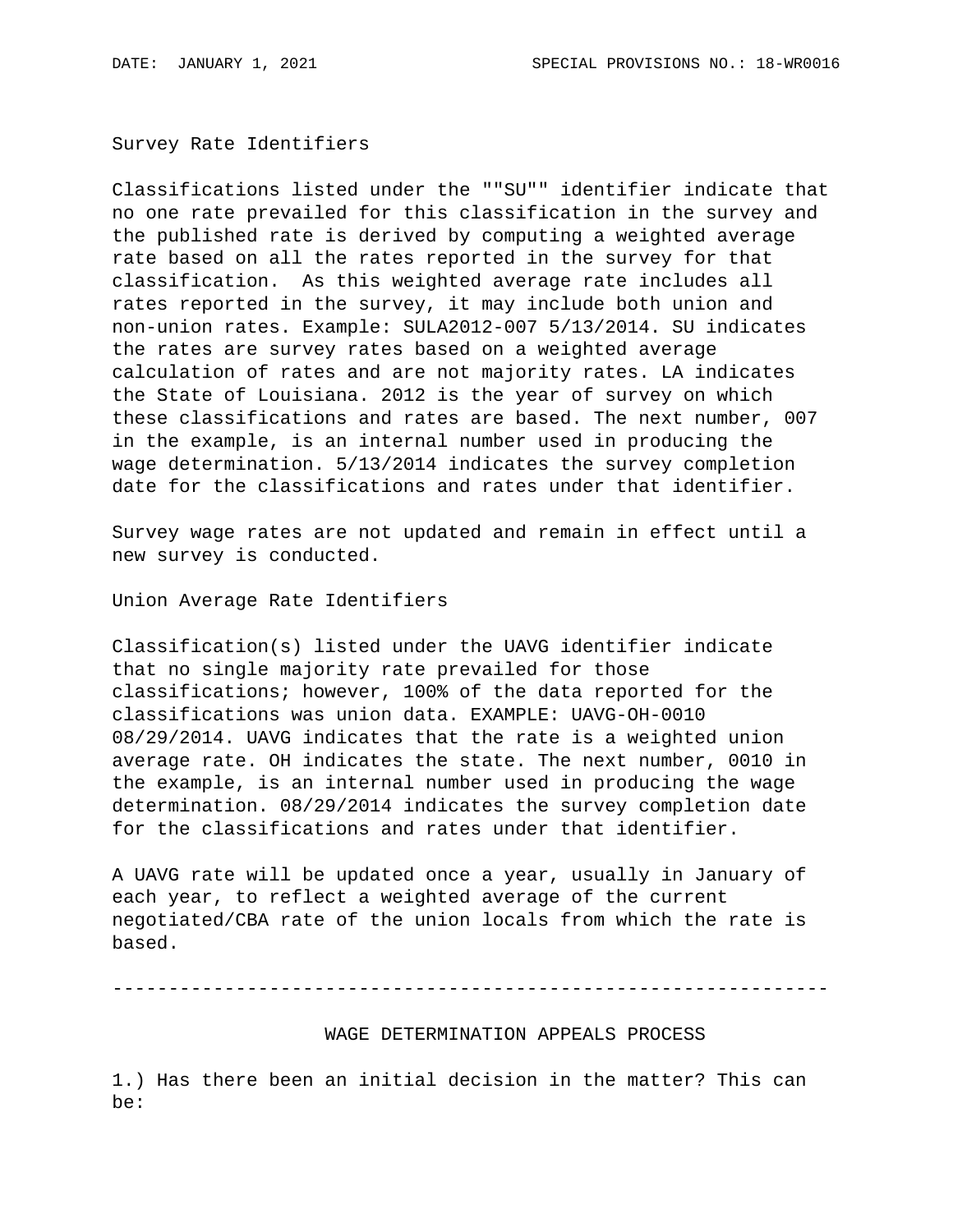- \* an existing published wage determination
- \* a survey underlying a wage determination
- \* a Wage and Hour Division letter setting forth a position on a wage determination matter
- \* a conformance (additional classification and rate) ruling

On survey related matters, initial contact, including requests for summaries of surveys, should be with the Wage and Hour Regional Office for the area in which the survey was conducted because those Regional Offices have responsibility for the Davis-Bacon survey program. If the response from this initial contact is not satisfactory, then the process described in 2.) and 3.) should be followed.

With regard to any other matter not yet ripe for the formal process described here, initial contact should be with the Branch of Construction Wage Determinations. Write to:

> Branch of Construction Wage Determinations Wage and Hour Division U.S. Department of Labor 200 Constitution Avenue, N.W. Washington, DC 20210

2.) If the answer to the question in 1.) is yes, then an interested party (those affected by the action) can request review and reconsideration from the Wage and Hour Administrator (See 29 CFR Part 1.8 and 29 CFR Part 7). Write to:

> Wage and Hour Administrator U.S. Department of Labor 200 Constitution Avenue, N.W. Washington, DC 20210

The request should be accompanied by a full statement of the interested party's position and by any information (wage payment data, project description, area practice material, etc.) that the requestor considers relevant to the issue.

3.) If the decision of the Administrator is not favorable, an interested party may appeal directly to the Administrative Review Board (formerly the Wage Appeals Board). Write to: